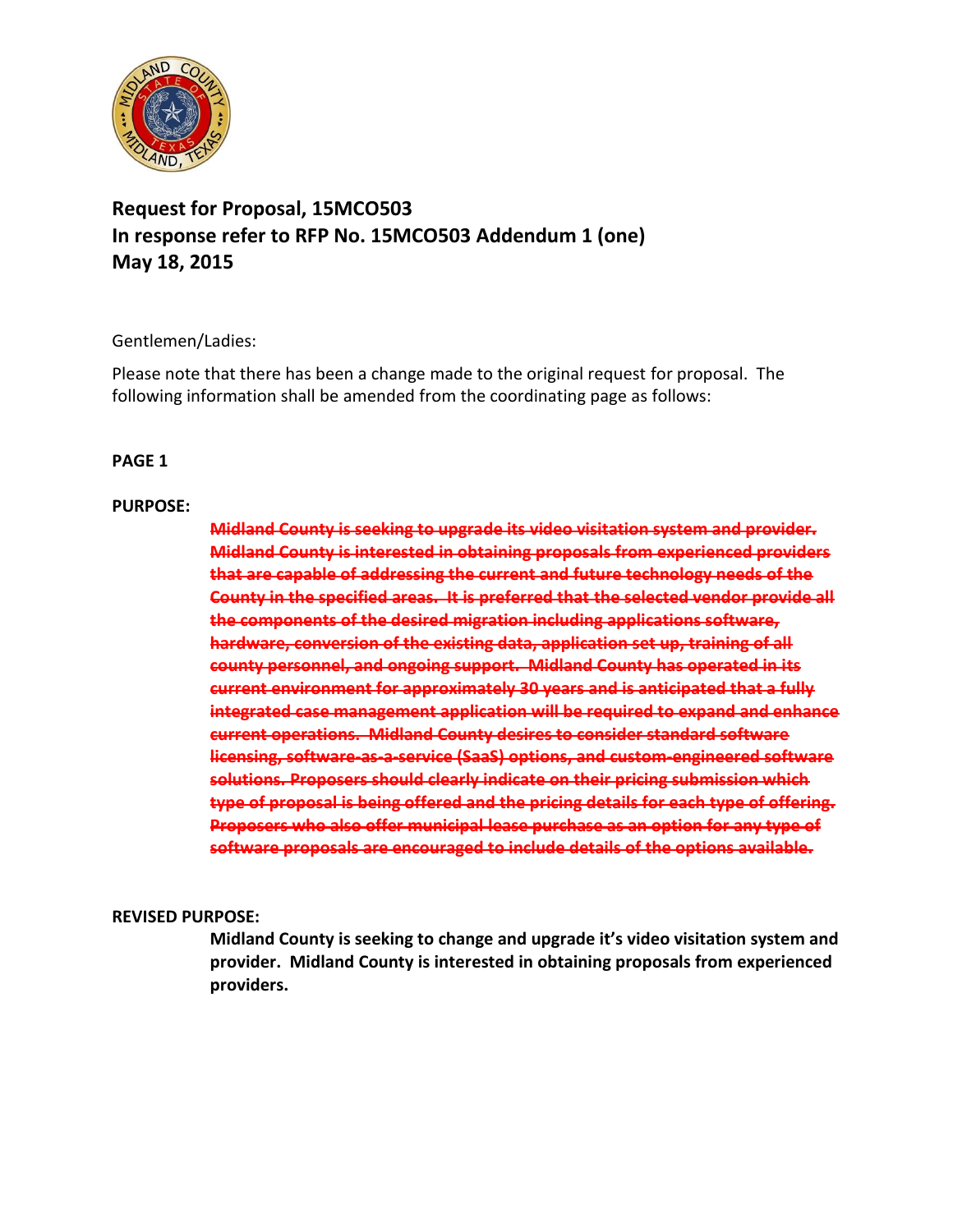The following information was unintentionally not included in the original RFP 15MCO503;

## **ADDITION TO RFP:**

EXHIBIT 3 (see attached)

EXHIBIT 4 (see attached)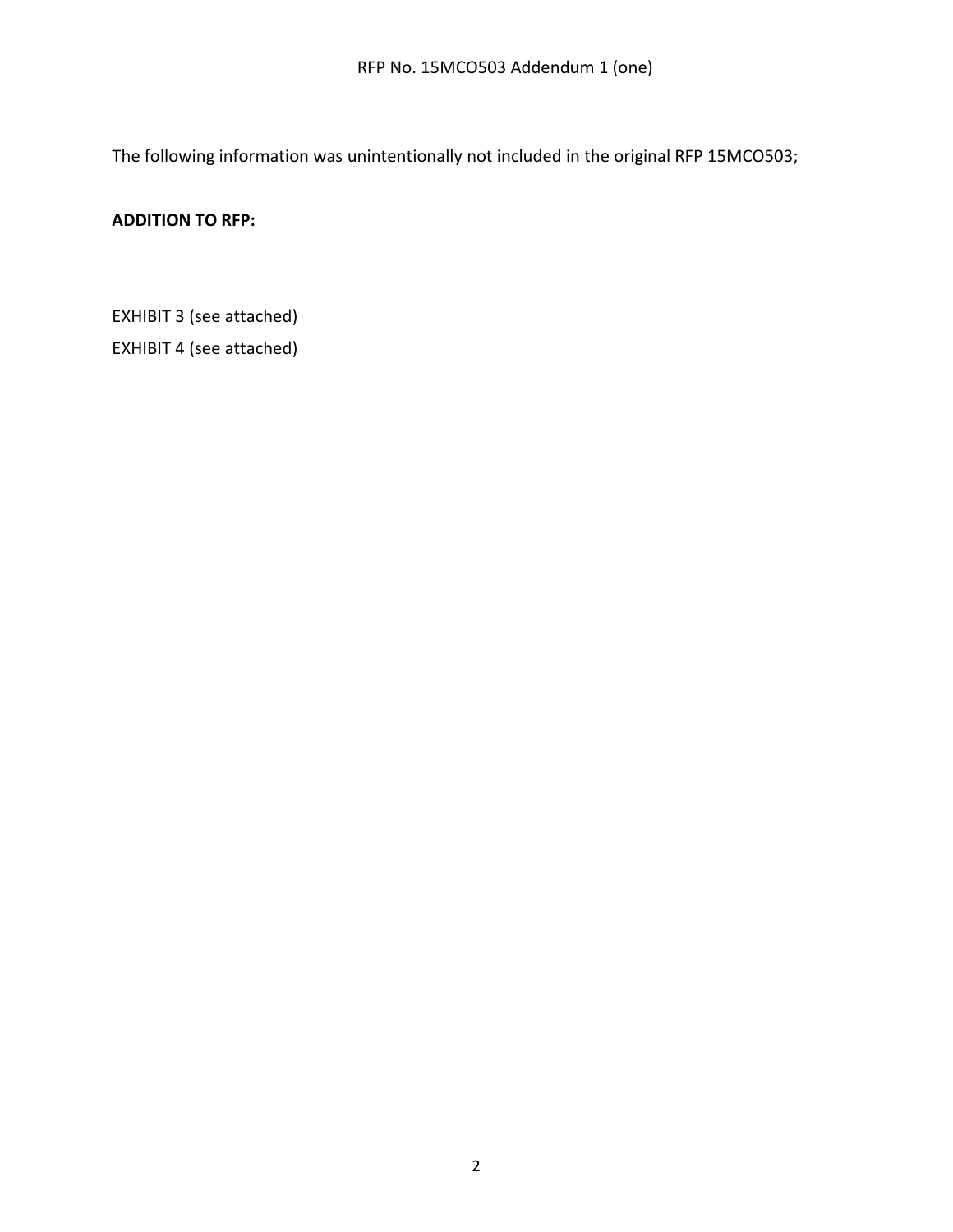# **EXHIBIT 3 (THREE)**



Midland County Video Visitation Center 2110 North A Street Midland, Texas 79701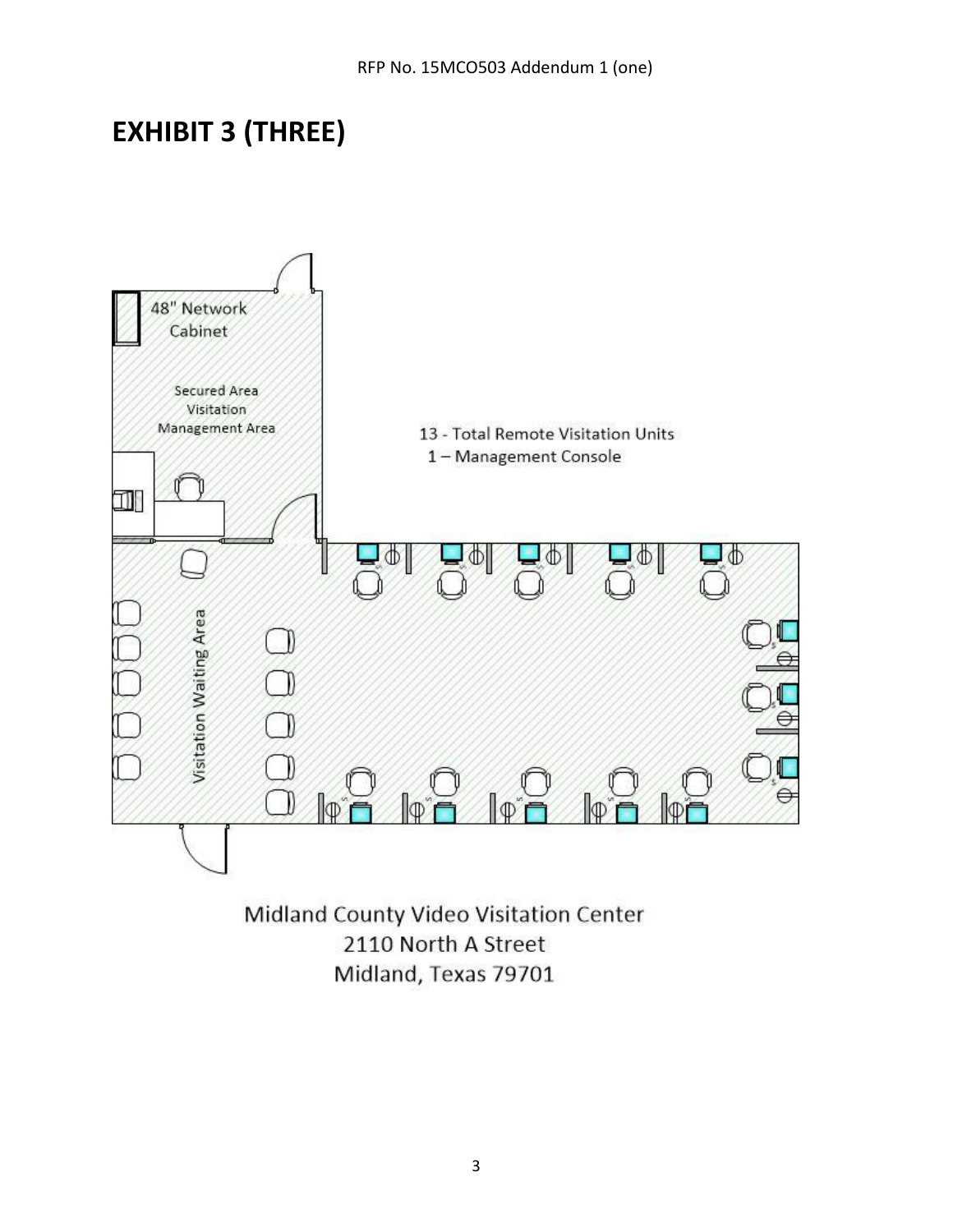# **EXHIBIT 4 (FOUR)**

| A/B Block             |   |
|-----------------------|---|
| <b>New Units</b>      | 4 |
| Replace               | 4 |
| <b>C/D Block</b>      |   |
| <b>New Units</b>      | 8 |
| Replace               | 4 |
| <b>E/F Block</b>      |   |
| <b>New Units</b>      | 4 |
| <b>Existing Units</b> | 4 |
| <b>G Block</b>        |   |
| <b>New Units</b>      | 0 |
| Replace               | 5 |
| <b>H Block</b>        |   |
| <b>New Units</b>      | 0 |
| Replace               | 5 |
| <b>J Block</b>        |   |
| <b>New Units</b>      | 0 |
| Replace               | 5 |
| <b>Tent</b>           |   |
| <b>New Units</b>      | 0 |